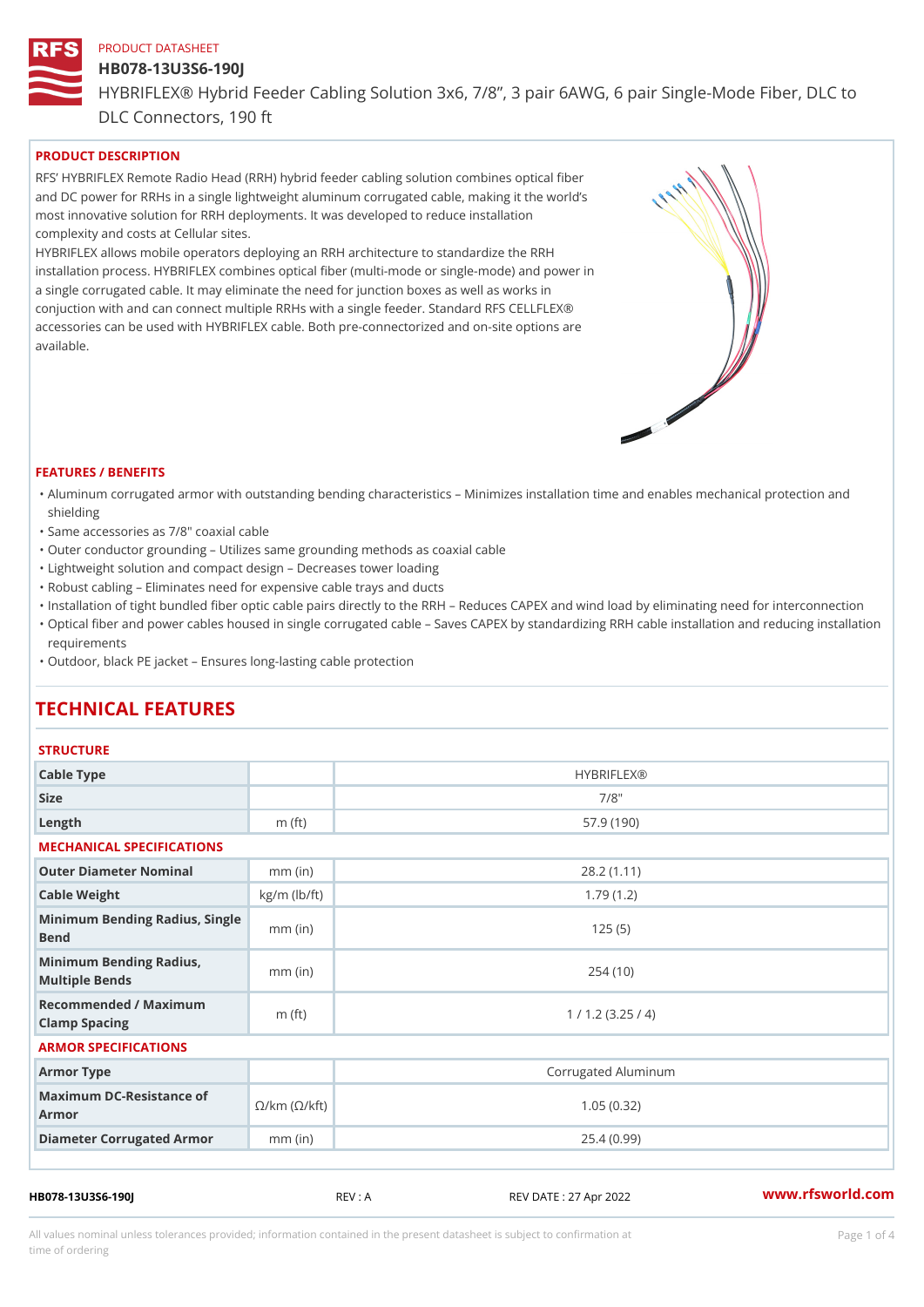# HB078-13U3S6-190J

HYBRIFLEX® Hybrid Feeder Cabling Solution 3x6, 7/8, 3 pair 6AWG, 6 DLC Connectors, 190 ft

| CABLE JACKET                                                                                                                    |                             |                                                      |
|---------------------------------------------------------------------------------------------------------------------------------|-----------------------------|------------------------------------------------------|
| UV-Protection Individual and<br>External Jacket                                                                                 |                             | Yes                                                  |
| Jacket Material                                                                                                                 |                             | Outdoor, Polyethylene, Black                         |
| DC POWER CABLE SPECIFICATIONS                                                                                                   |                             |                                                      |
| Number of DC Pairs                                                                                                              |                             | 3                                                    |
| Maximum DC-Resistance $\bigotimes_{k=m}^{\infty}$ ( $\bigotimes_{k=m}^{\infty}$ /km ( $\bigotimes_{k=m}^{\infty}$ )<br>$C$ able |                             | 1.4(0.42)                                            |
| Cross Section of Power Cnamble (AWG)                                                                                            |                             | 13.3(6)                                              |
| DC Wire Jacket Material                                                                                                         |                             | $PVC/Ny$ lon                                         |
| DC Cable Single Bending Rhandi(uish)                                                                                            |                             | 83 (3.3)                                             |
| DC Cable Diameter                                                                                                               | $mm$ (in)                   | 6.45(0.25)                                           |
| DC Standards (Meets or Exceeds)                                                                                                 |                             | For use in Type MC per UL 1569, PVC Nylon, RoHS/REAC |
| Break-out Length (Top)                                                                                                          | $mm$ (in)                   | 609 (24)                                             |
| Break-out Length (Bottcm)mm (in)                                                                                                |                             | 1016(40)                                             |
| F/O CABLE SPECIFICATIONS                                                                                                        |                             |                                                      |
| F/O Cable Type                                                                                                                  |                             | G657-A1 Single Mode, Bend Tolerant                   |
| Number of F/O Pairs                                                                                                             |                             | 6                                                    |
| Core/Clad                                                                                                                       | $\mu$ m                     | 9/125                                                |
| Secondary Protection Nominal(in)                                                                                                |                             | 900(0.035)                                           |
| Single Bending Radius                                                                                                           | $mm$ (in)                   | 83 (3.3)                                             |
| F/O Standards (Meets or<br>Exceeds)                                                                                             |                             | UL Listed Type OFNR (UL1666), RoHS Compliant         |
| Optical Loss                                                                                                                    | dB/Km                       | $0.5 \t@ 1310 nm$<br>$0.5 \ @ \ 1550 \ nm$           |
| Fiber Termination End                                                                                                           |                             | DLC connector                                        |
| Fiber Termination End 2                                                                                                         |                             | DLC connector                                        |
| FO Break-out Length (Top)mm (in)                                                                                                |                             | 889 (35)                                             |
| FO Break-out Length (Bottomm) (in)                                                                                              |                             | 1016(40)                                             |
| TESTING AND ENVIRONMENTAL                                                                                                       |                             |                                                      |
| Storage Temperature                                                                                                             | $^{\circ}$ C ( $^{\circ}$ F | -40 to 70 (-40 to 158)                               |
| Operation Temperature                                                                                                           | $^{\circ}$ C ( $^{\circ}$ F | $-40$ to 65 ( $-40$ to 149)                          |
| Installation Temperature                                                                                                        | $^{\circ}$ C ( $^{\circ}$ F | $-20$ to $65$ ( $-4$ to $149$ )                      |
|                                                                                                                                 |                             |                                                      |

HB078-13U3S6-190J REV : A REV DATE : 27 Apr 2022 [www.](https://www.rfsworld.com)rfsworld.com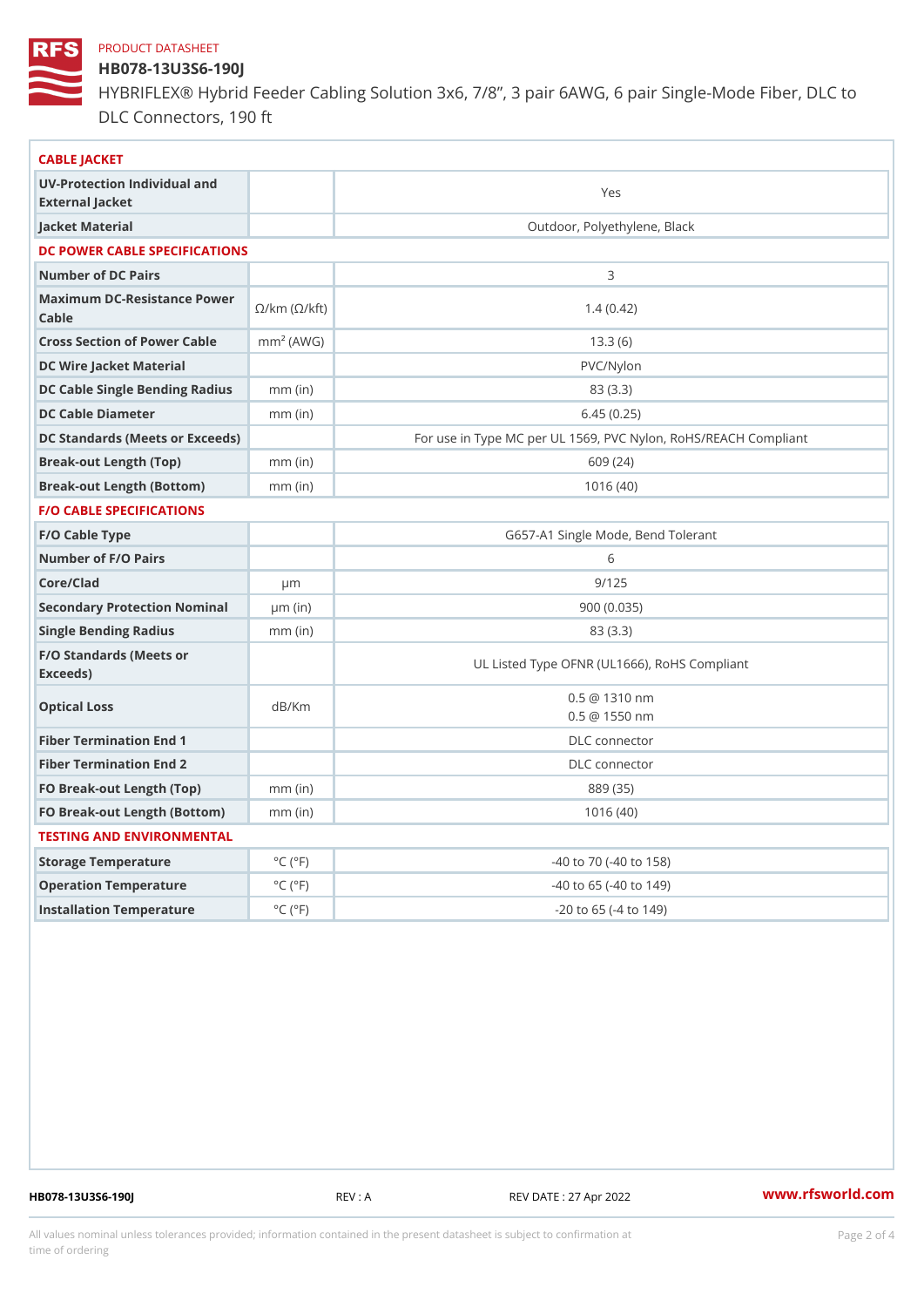### HB078-13U3S6-190J

HYBRIFLEX® Hybrid Feeder Cabling Solution 3x6, 7/8, 3 pair 6AWG, 6 DLC Connectors, 190 ft

### EXTERNAL DOCUMENT LINKS

Installation Guidelwinessad On-line Factory Te[s](https://www.rfsworld.com/pictures/userfiles/programs/AAST Latest Version.zip)/teRvesults:

# NOTES

Nominal length equals length of trunk not including t breakouts; breakout lengths add additionally to the t length tip to tip.

HB078-13U3S6-190J REV : A REV DATE : 27 Apr 2022 [www.](https://www.rfsworld.com)rfsworld.com

All values nominal unless tolerances provided; information contained in the present datasheet is subject to Pcapgeling that i time of ordering